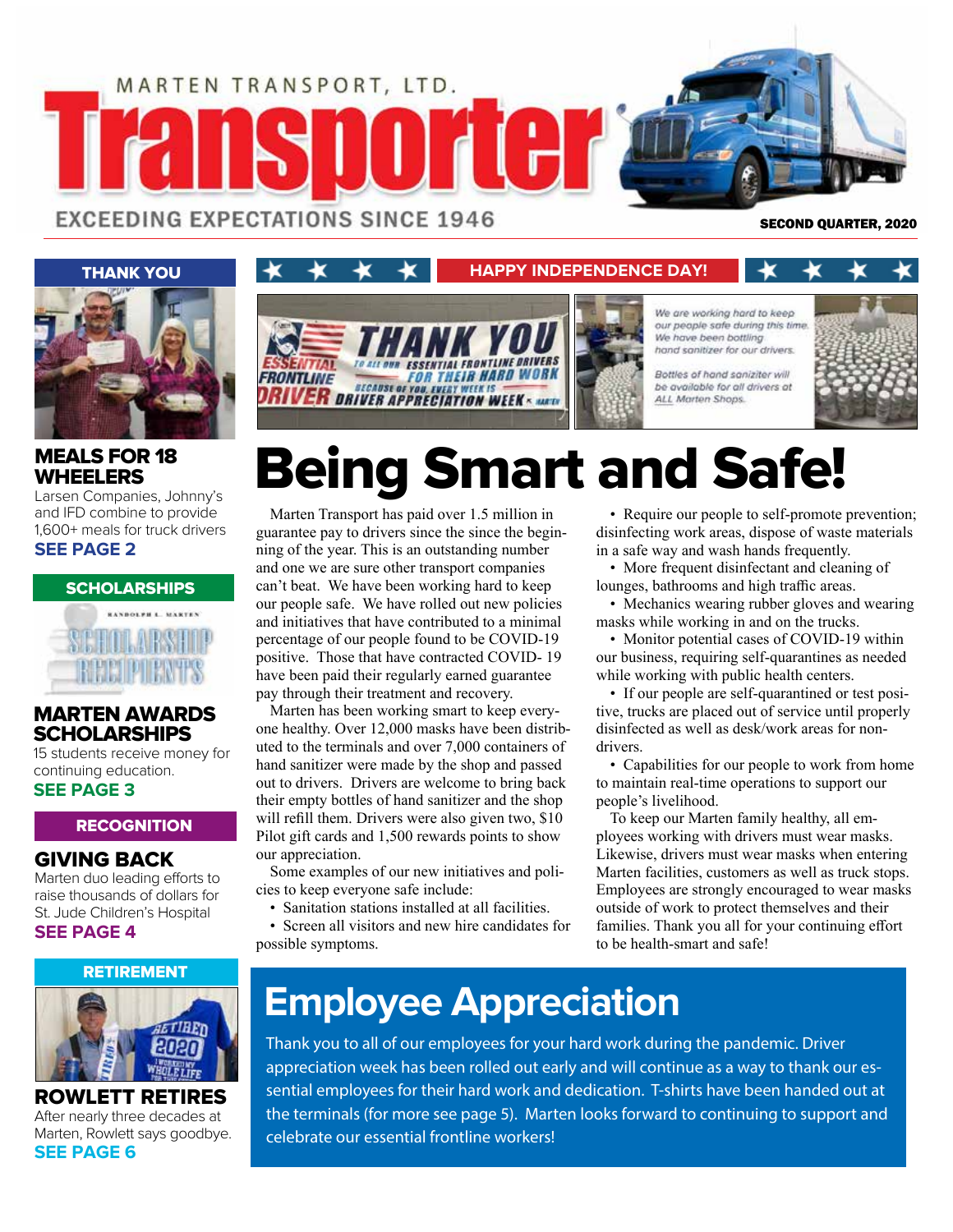### THANK YOU



### *More than 1,600 meals provided for Marten drivers during shutdown*

A HUGE thank you to Larson Companies, Indianhead Foodservice Distributer and Johnny's Steakhouse for donating more than 1600 meals to our drivers over two weeks! These companies partnered together to provide meals for the Tomah, WI Distribution Center as a way to thank them for being essential employees. The partnership came about after realizing how hard our drivers work and the difficulty they have getting access to healthy meals.



*Special Thank You to Those Helping to Provide Meals!*



### **BENEFITS**

## Staying Informed about Covid-19



#### **Resources for our members**

- Access your health plan account: Sign in to umr.com to find network health care providers, benefits coverage and more.
- Request early prescription refills: If you need help obtaining an early prescription refill, call the pharmacy phone number on your member ID card.
- Call with COVID-19 benefits questions: If you have health benefits questions or need help finding a health care provider, call the phone number on your UMR member ID card.

### **Frequently asked questions**

The Centers for Disease Control and Prevention (CDC) is the best place to go for COVID-19 questions and information.

#### *I may have been exposed to COVID-19. What should I do?*

Call your primary care provider right away if you believe you might have been exposed to COVID-19. UMR members can find a network health care provider by selecting Find a provider on umr.com or by calling us using the phone number on your member ID card.

#### *Where do I get the COVID-19 test?*

If your health care provider determines you should be tested for COVID-19 and orders the test, they should work with local and state health departments to coordinate testing. The most common place for testing is the health care provider's office or clinic. Also, several large retail outlets and drug stores will soon be offering drive-up testing in their parking lots.

#### *If I have questions, can I call UMR?*

Yes. We are here to answer your COVID-19 health benefits questions. Just call the phone number on your member ID card.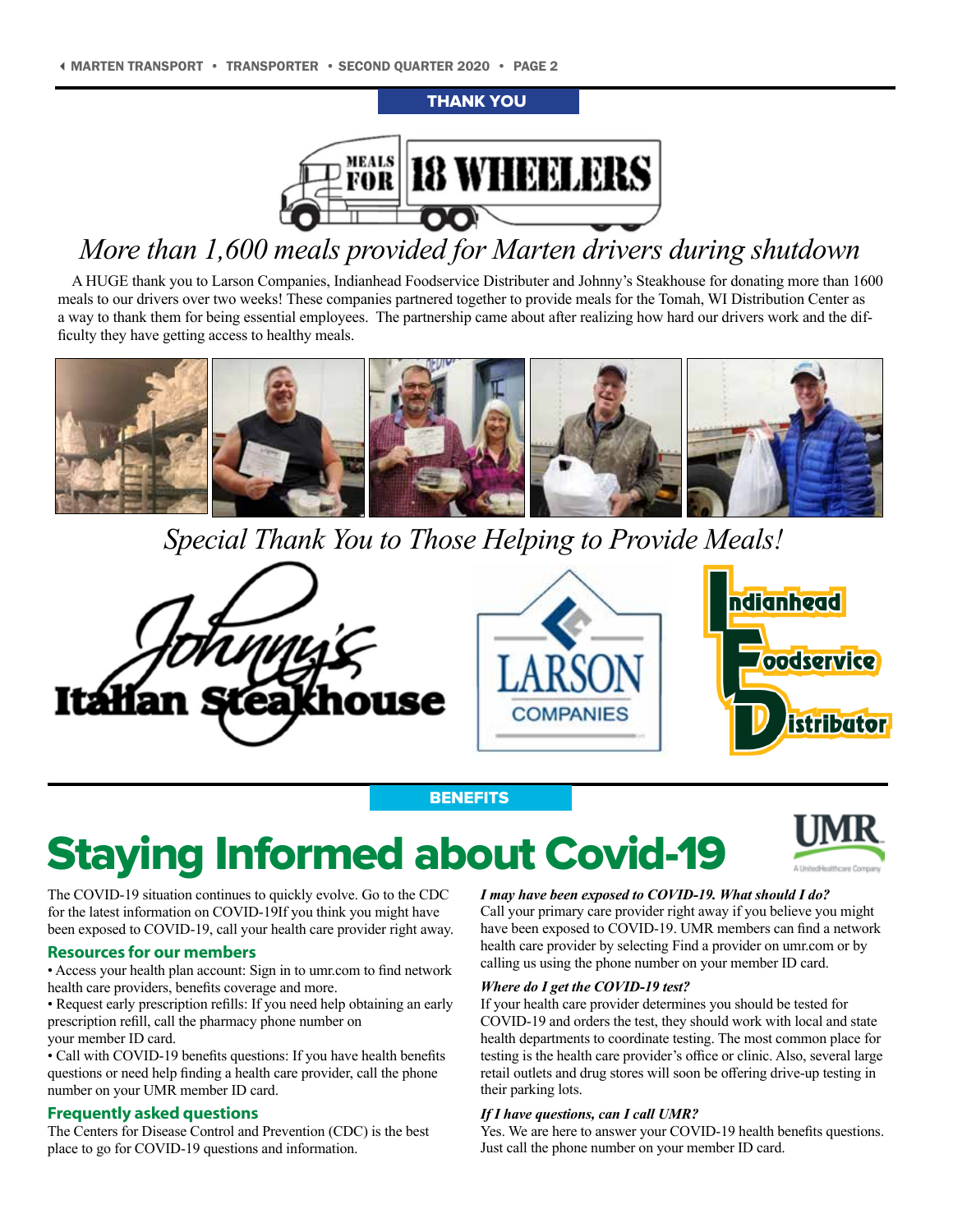#### **SCHOLARSHIPS**

▶ Marten Transport has established a scholarship program to assist company employees' children who plan to pursue post-secondary education at a college or vocational programs. Scholarships are offered each year for full-time study at any accredited post-secondary institution of the student's choice.

The scholarship program is administered by Scholarship Management Services, a department of Citizen's Scholarship Foundation of America, Inc. (CSFA). CSFA is a national nonprofit educational support and student aid service organization that seeks to involve and assist the private sector in expanding educational achievement. Awards are granted without regard to race, color, creed, religion, age, gender, disability or national origin.

#### **RANDOLPH L. MARTEN**

SCHOLARSHIP RECIPIENTS



**(Top Row, Left to Right)** Alexia Alfaro, Caitlyn Bodenburg, Lilian Bostrom, Faylyn Chapa, Jaelyn Prater, Lyndsey Thompson, Payton Johnson, John Turner, Jr. **(Bottom Row)** Regan King, Taylor Hovey, Jacob Brown, Madison Fields, Braeden Goad, Mitchell Bur, Steven Powers.

### Marten Announces Fifteen Scholarships *Company has provided more than \$325,000 in pursuit of higher education*

MONDOVI -- Marten Transport is very proud to announce the recipients of Randolph L. Marten Scholarships. To be eligible for the scholarship program, applicants must be a dependent child of a Marten Transport employee who has been with the company for at least a full year.

Marten established it scholarship program in 1998. To date, Marten has awarded \$325,000 in scholarship funding to 206 recipients.

Marten is proud to introduce the 2020 recipients:

*•* **Alexia Alfaro** is enrolled in the Biology program at Sweet Briar College in VA. Alexia is the daughter of Rodolfo Alfaro and Rosa Espitia.

**• Caitlyn Bodenburg** is enrolled in the Accounting program at Chippewa Valley Technical College. Caitlyn is the daughter of Boyd and Carrie Bodenburg.

**• Jacob Brown** is enrolled in the Psychology/Pre-Counseling program at Oklahoma Baptist University. Jacob is the son of Art and Susan Brown.

**• Mitchell Bur** is enrolled in the Interior Design program at University of Wisconsin-Stout. Mitchell is the son of David and Lorrie Bur.

**• Faylyn Chapa** is going to be studying Dietetics and Nutrition in the fall. Faylyn is the daughter of Ferman and Gina Chapa.

**• Madison Fields** is enrolled in the English Department at Georgia Southern University. Madison is the daughter of Dennis and Angela Fields and Cindy Fields and Richard Ragunandan.

**• Braeden Goad** is enrolled

in the Forensic program at University of Wisconsin-Platteville. Braeden is the son of Jorden James-Goad and Ryan Goad.

**• Taylor Hovey** is enrolled in the Business program at University of Wisconsin-Superior. Taylor is the daughter of Lori and Corey Hovey.

**• Payton Johnson** is enrolled in the Elementary Education Program at Winona State University. Payton is the daughter of Brent Johnson and Sue Falkner.

**• Regan King** is enrolled in the Engineering Program at Purdue University. Regan is the daughter of Kurt and Gabrielle King.

**• Jaelyn Prater** is enrolled in the Pharmacy Program at Ohio Northern University: College of Pharmacy. Jaelyn is the daughter of Troy Prater and Jamie Jahns.

**• Lyndsey Thompson** is enrolled in the Elementary Education program at University of Wisconsin-Eau Claire. Lyndsey is the daughter of Chad and Paula Thompson.

**• John Turner Jr.** is enrolled in the Marketing Professional Sales program at University of Wisconsin-Eau Claire. John is the son of John and Fawn Turner.

**• Steven Powers** in enrolled on the Chemistry program at SUNY – Fredonia. Steven is the son of Gary and Emily Powers.

**• Lilian Bostrom** is enrolled in the Music and Mathematics programs at California Baptist University (CBU). Lilian is the daughter of Kelley and Chris Bostrom.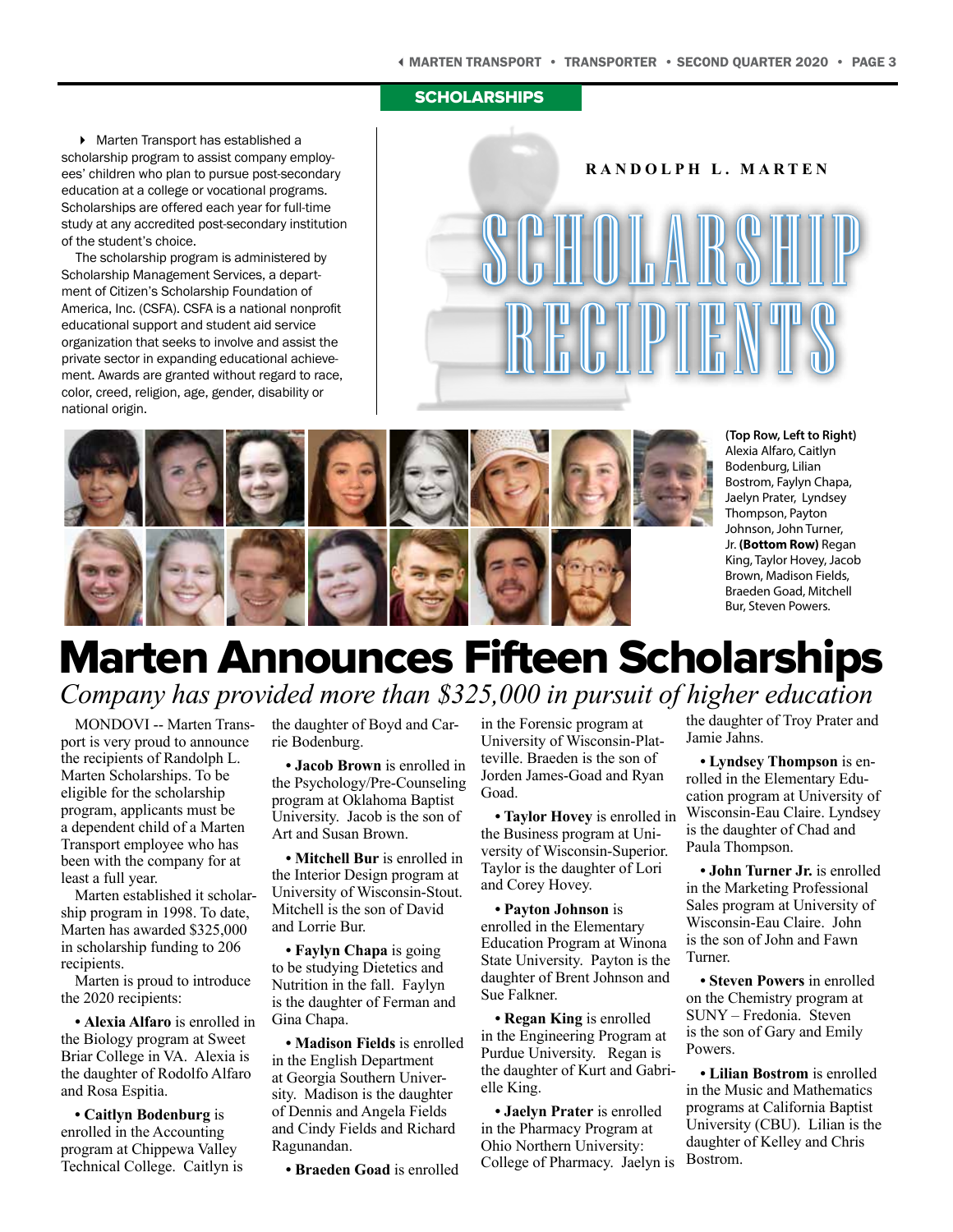### **RECOGNITION**

## Marten Pair Making a Difference

*Duo raises nearly \$69,000 for St. Jude Children's Hospital programs*



**St. Jude Children's Research** Hospital - Wisconsin is with Bernard **B Newton Jr. and Chad Christie.** Yesterday at 1:58 PM  $\cdot$   $\odot$ 

Chad and Trevor have participated in the Dick Hiley St. Jude Bass Classic for 10 years, Year after year, their fundraising totals grow as the event they host continues to get bigger. In 2019, Chad and Trevor raised over \$28,000 for the kids of St.. Jude and in their 10 years of participation and fundraising, they have raised nearly \$69,000.

"We've always supported the mission of St. Jude and after being able to see the tour of St. Jude and see first-hand the amazing work happening in Memphis, we realized we needed to do more! The fact that no family ever receives a bill from St. Jude really stood out to us as these families need to be focused on fighting along side their child. St. Jude has made great strides fighting childhood illnesses and it's an honor to help support such a great cause."



**Thank you to Chad Christie, Operations Manager and Trevor Adams, Area Coordinator for your passion and dedication in raising funds for St. Jude Children's Research Hospital. Chad and Trevor have participated in the Dick Hiley St. Jude Bass Classic for the past 10 years. Each year anglers from all over the mid- west gather together over 2 days to fish on the Mississippi River and fundraise for St. Jude.** 

## **Marten Solar Systems Update...**

Wilsonville and Carlisle solar systems have been completed and turned on with Desoto, Laredo, Memphis and Colonial Heights soon to follow. With adding LED lighting to our terminals and solar panels installed on our trucks, it's one more way we've cut costs to protect our profitability while protecting our planet with renewable resources and reducing pollution.

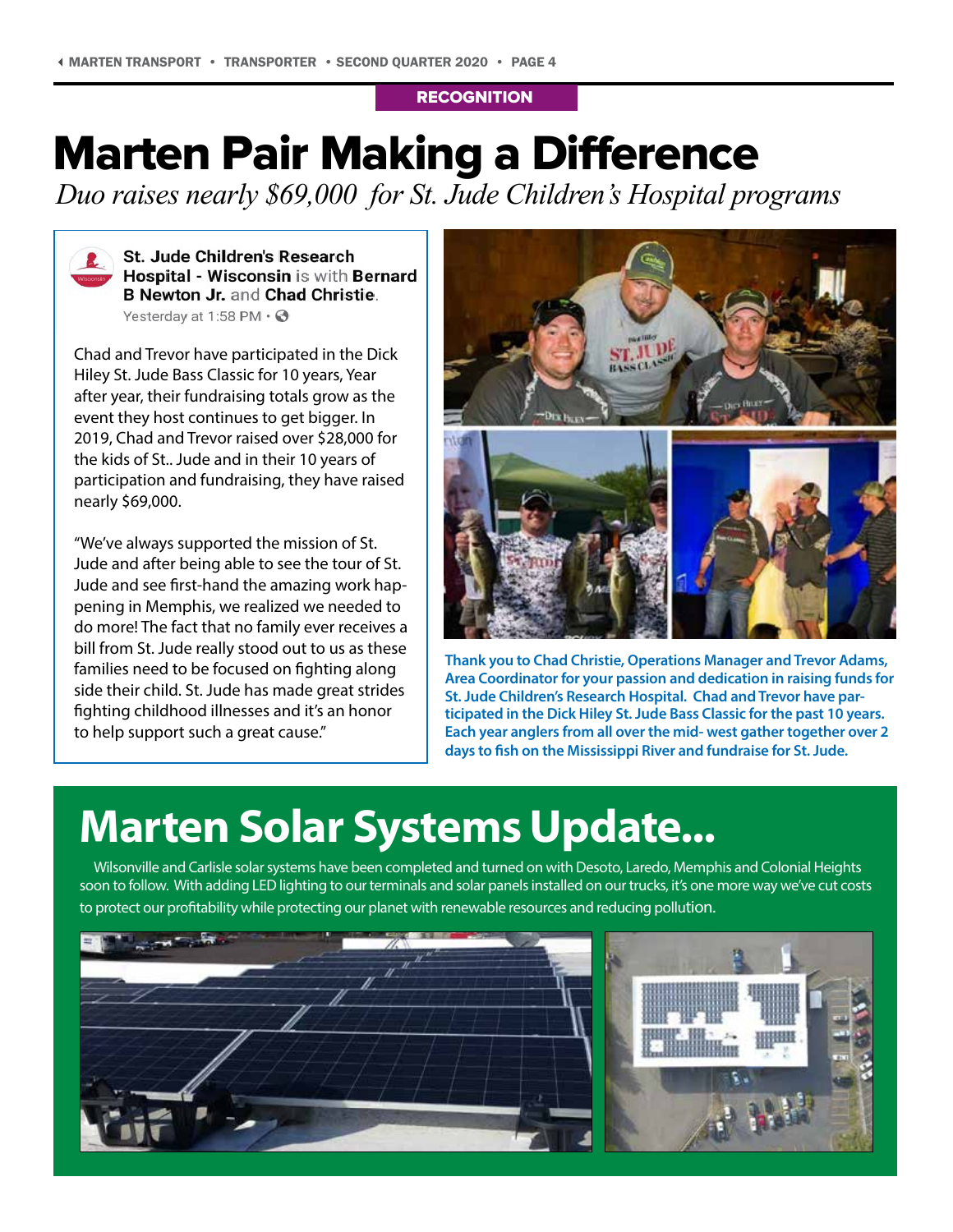#### **BENEFITS**

## You lived for years without tobacco

And you'll be able to live without tobacco again



If you are ready to live a life without tobacco, give us a call. No matter how many times you have tried to quit, we can help make it stick. UMR Tobacco Cessation is available at no cost to you. People who work with a UMR health coach are 25 percent more successful than those who try to quit on their own.

### **How it works**

Our team of certified tobacco cessation specialists will work with you to develop a plan to quit an offer strategies and support to help you reach your goal.

Call us toll-free at 1-800-207-7680 from 8 a.m. to 8 p.m. Central time, Monday through Friday, to schedule your initial health coaching session. After you set your quite date, your assigned health coach will be available for a series of one-on-one phone sessions at times that are

convenient to you. In addition, your coach will send you helpful educational materials with facts and tips on quitting tobacco. With umr.com, you also have access to an online action plan for quitting tobacco use. The interactive online lesson plan is personalized for you to help you overcome your barriers and achieve your goals.

All conversations between you and your coach are completely confidential.

**JOIN TODAY! Call us at**

**1-800-207-7680** to enroll in tobacco cessation coaching





### **THANK YOU TO ALL OUR ESSENTIAL FRONTLINE DRIVERS!**

To show our appreciation for all your hard work, we are providing T-Shirts for everyone. Shirts are being distributed at terminals. Please check with your Operations Manager on how to get yours.